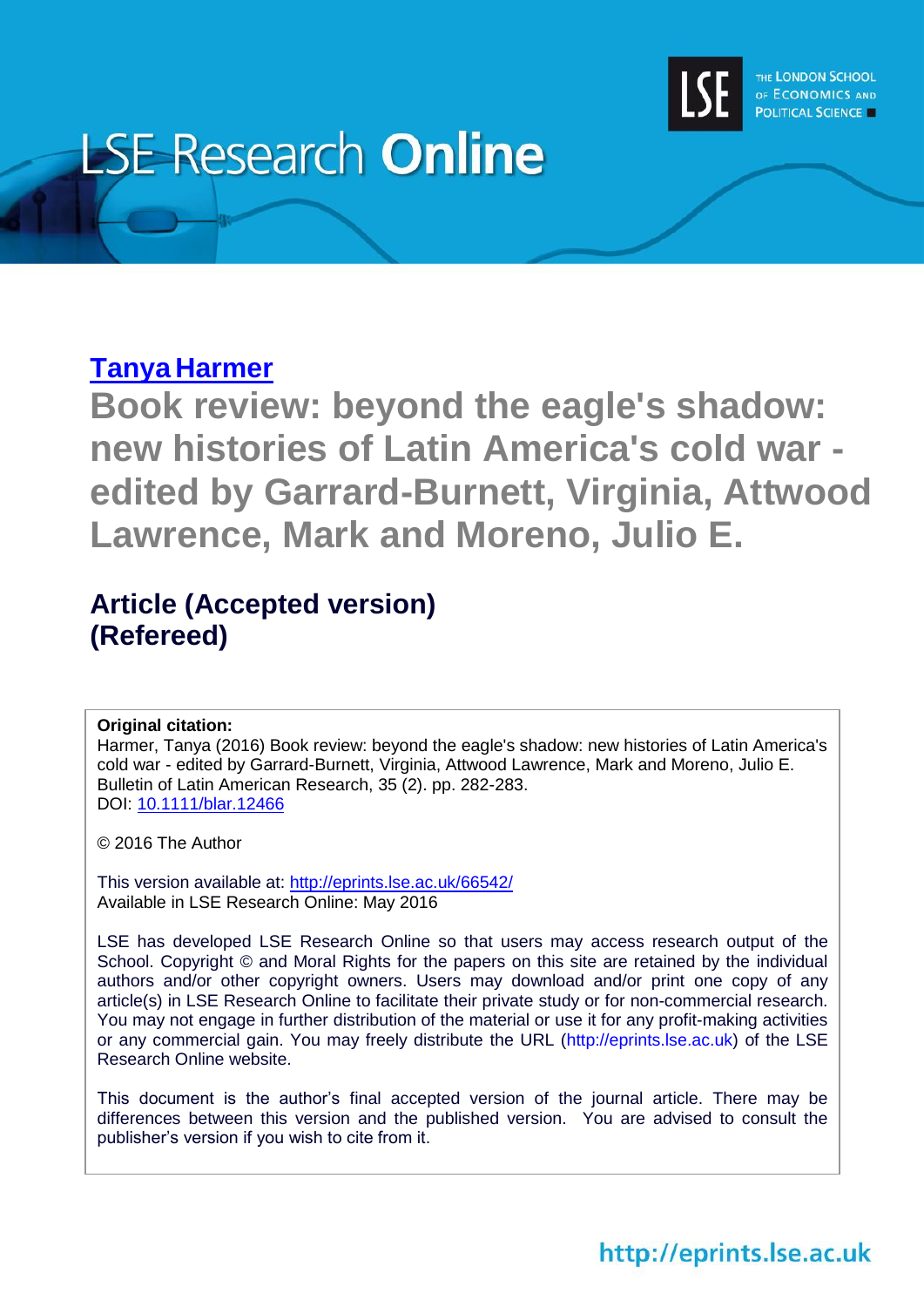#### **Virginia Garrard-Burnett, Mark Attwood Lawrence, and Julio E. Moreno, eds., (2014) Beyond the Eagle's Shadow: New Histories of Latin America's Cold War (Albuquerque: University of New Mexico Press), viii + 341 pp.**

This is an impressive edited volume that showcases some of the most innovative new research on Latin American history during the Cold War. As its editors acknowledge, it is not designed to offer an 'exhaustive overview' but rather to promote a 'fuller picture of the Cold War' in the region and 'inspire future research' (p.6). It does this well, particularly when it comes to new conceptual, disciplinary and methodological approaches. Its eleven chapters, introduction and afterword encourage us to consider the Cold War's intersection with environmental concerns, business interests, religion, migration, exile, indigenous rights and public health programmes.

The volume's contributors – the majority are graduate students or professors at the University of Texas, Austin – also want us to pay closer attention to Latin American agency when we think about the Cold War. As the title suggests, they rightly argue that US-centred perspectives can only tell us so much about Latin America's experience. To learn more we need to examine Latin American governments, actors and populations more closely. The volume's contributors are particularly inspired by Greg Grandin and Gilbert Joseph's call to examine the 'politicization and internationalization of everyday life'. <sup>1</sup> They mostly want to write history 'from below' and to challenge bipolar, East-West binaries in traditional Cold War scholarship.

Many of the chapters in the volume do this well. K. Cheasty Anderson draws on over one hundred oral history interviews to offer a nuanced local history of Cuban medical internationalism in Nicaragua. Bonar L. Hernández's chapter on Social Catholicism in Guatemala examines how religious groups sought space for their activism outside the confines of the Cold War but increasingly became drawn into an ideological conflict. Jennifer T. Hoyt's examination of urban planning and environmental concerns during the Argentine dictatorship is another view of everyday life in Latin America and the limitations of the state.

Elsewhere, the claim to be recovering Latin American perspectives and agency is a little more problematic. We hear about military factionalism in Guatemala, Cuban exiles' counterrevolutionary actions in the Caribbean and the Peruvian government's conceptualisation of 'narcoterrorism'. Yet, when we do, the information comes almost exclusively from US documents, rather than Guatemalan, Miami Cuban or Peruvian archives. This matters because US diplomats, intelligence analysts and journalists filtered information through their own lenses. They therefore offer a US perspective on Latin Americans' agency, not direct evidence of what Latin Americans believed in private or thought about the world around them. Undoubtedly, US observations were often accurate and can be incredibly useful. But historians who use US sources in this way need to acknowledge their limitations. Telling the history of Latin Americans using US documents alone hardly seems to be escaping the 'Eagle's Shadow'. It perpetuates that shadow. Similarly, if we want to move significantly *Beyond the Eagle's Shadow* engaging with scholarship published beyond the English speaking world is essential.

When it comes to the Cold War in Latin America, this volume is to be commended for bringing so many historians together collaboratively to explore a

 $\overline{\phantom{a}}$ 

<sup>1</sup> Gilbert Joseph (2008) "What We Now Know and Should Know: Bringing Latin America More Meaningfully into Cold War Studies" in *In From the Cold: Latin America's New Encounter with the Cold War* edited by Gilbert M. Joseph and Daniela Spenser (Duke University Press), p.4.